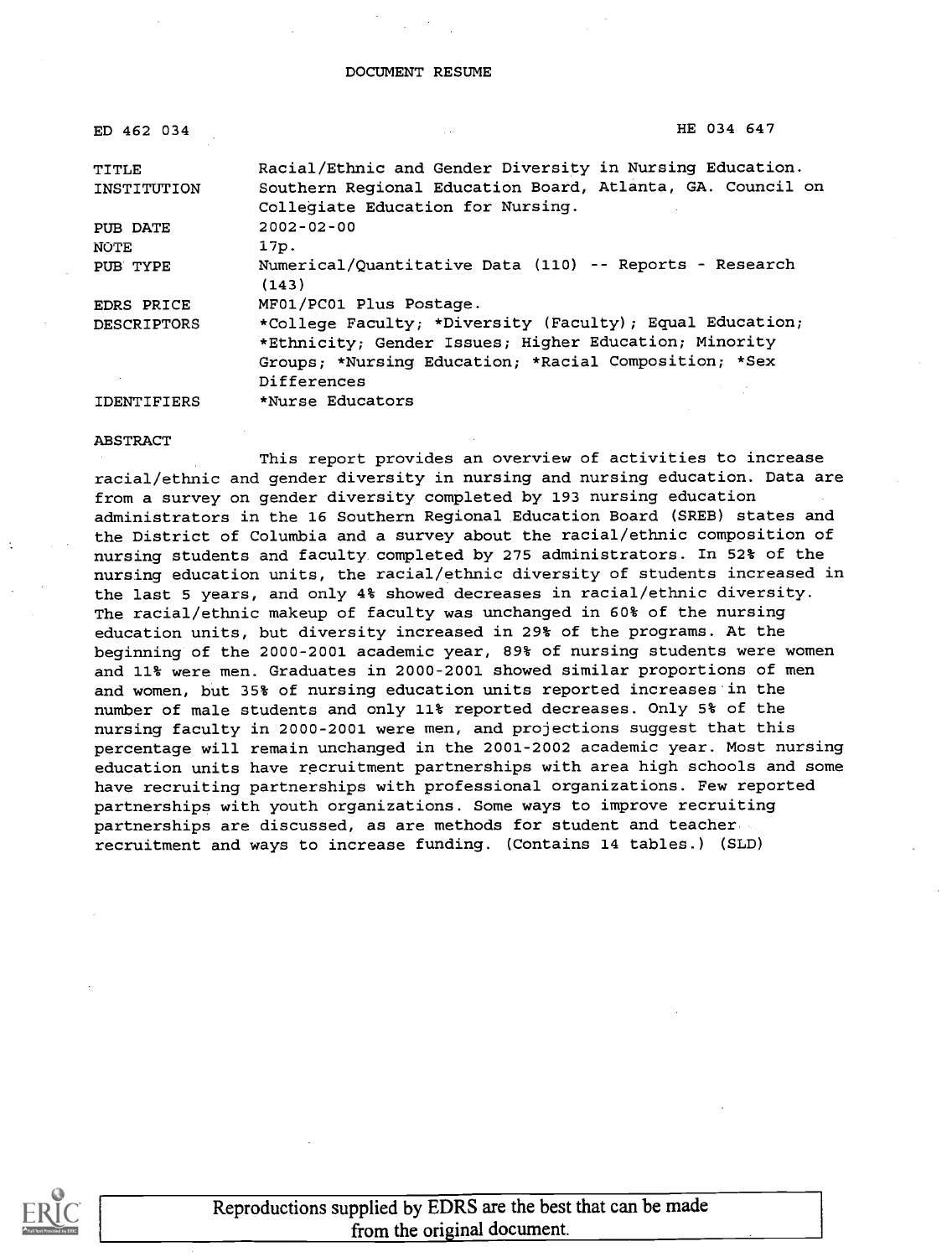# SREB Racial/Ethnic and Gender Diversity in Nursing Education

PERMISSION TO REPRODUCE AND DISSEMINATE THIS MATERIAL HAS BEEN GRANTED BY

<u>M,A.S</u>

TO THE EDUCATIONAL RESOURCES INFORMATION CENTER (ERIC) 1

Ō.

U.S. DEPARTMENT OF EDUCATION Office of Educational Research and Improvement EDUCATIONAL RESOURCES INFORMATION

- CENTER (ERIC)<br>This document has been reproduced as<br>received from the person or organization originating it.
- 0 Minor changes have been made to improve reproduction quality.
- Points of view or opinions stated in this document do not necessarily represent official OERI position or policy.

Southern Regional Education Board

 $\frac{3}{1}$  592 10th St. N.W.

Atlanta, GA 30318 (404) 875-9211 www.sreb.org



2 BEST COPY AVAILABLE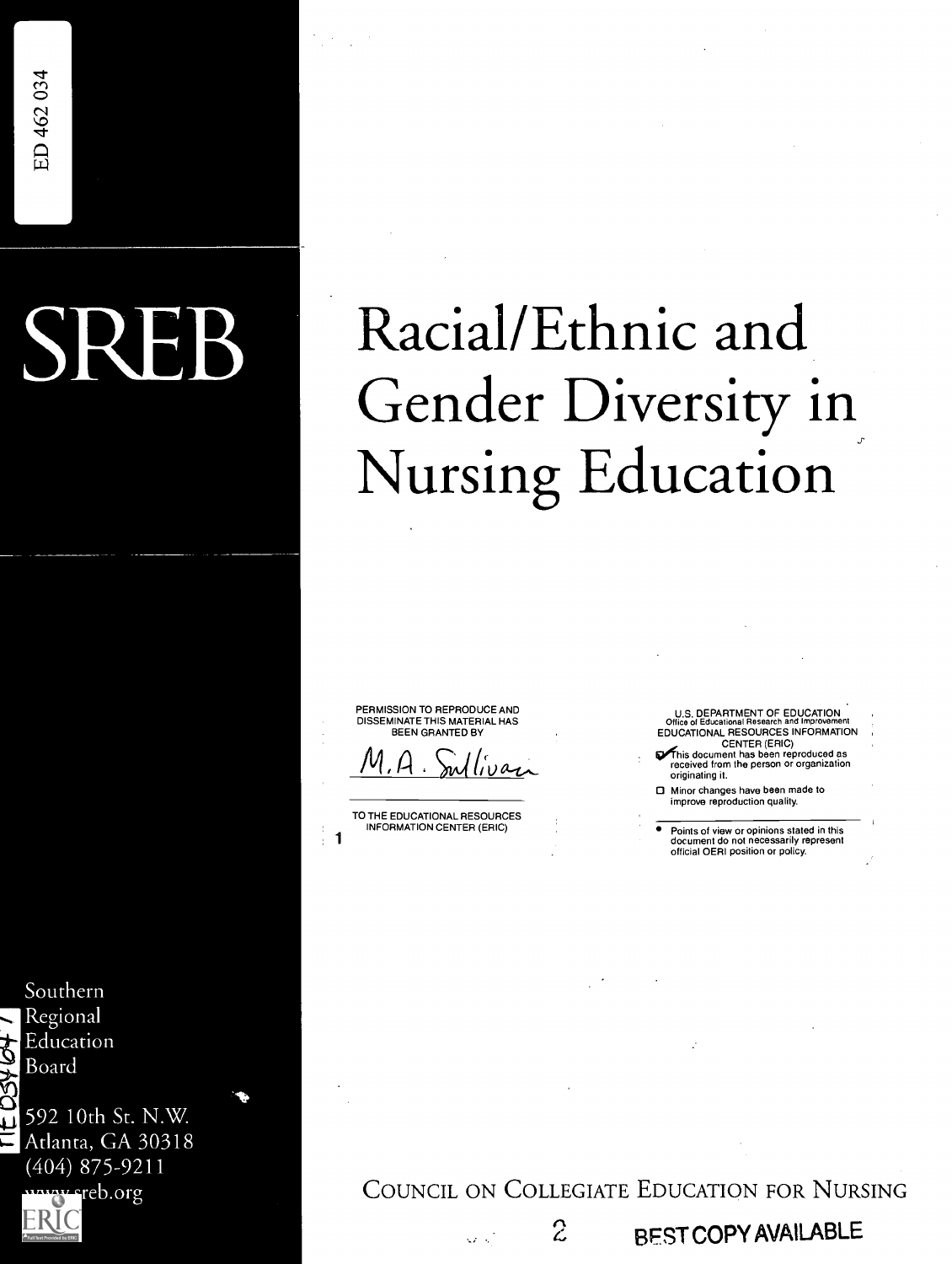## Acknowledgments

This report provides an overview of activities to increase racial/ethnic and gender diversity in nursing and nursing education. This inventory of resources and activities in the SREB states and the District of Columbia can help nurse educators address continuing disparities in the nursing profession.

The council's governing board and I applaud the contributions of the ad hoc committee responsible,for the report:

- Lynne G. Pearcey, Ph.D., committee chairwoman  $\blacksquare$ University of North Carolina at Greensboro
- Jan Corder, D.S.N.  $\blacksquare$ University of Louisiana at Monroe
- Betty P. Dennis, Dr.P.H.  $\blacksquare$ North Carolina Central University
- Lucille B. Wilson, Ed.D.  $\blacksquare$ Albany State University, Georgia
- Johannah Uriri, Ph.D.  $\blacksquare$ University of Arkansas for Medical Sciences

Linda C. Hodges, Ed.D., CCEN president University of Arkansas for Medical Sciences



 $\Im$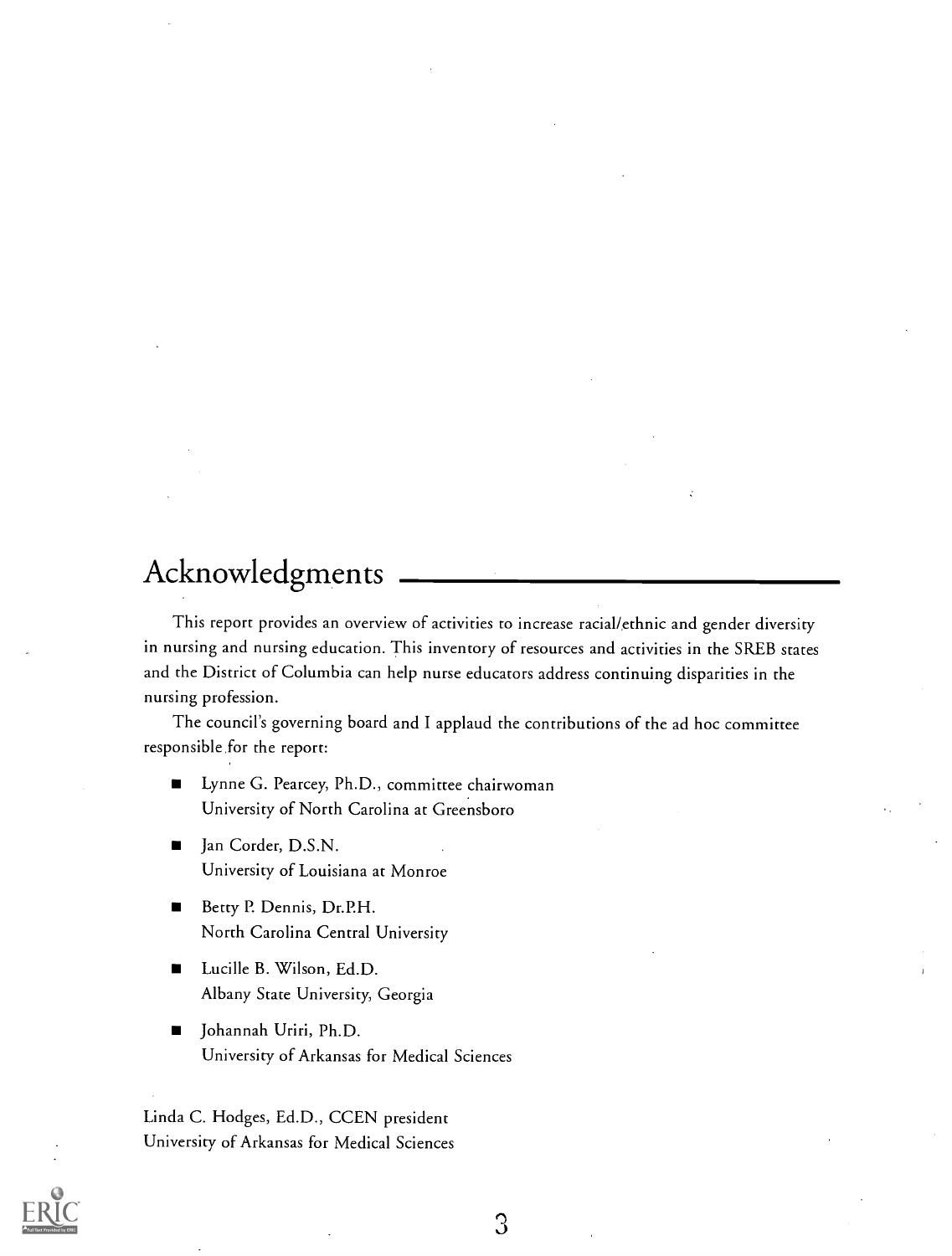## Racial/Ethnic and Gender Diversity in Nursing Education

 $\bm{1}$  he underrepresentation of racial/ethnic groups and men in nursing education perpetuates their underrepresentation in the work force. This fact compels leaders in nursing to renew and reinforce efforts to overcome barriers to the successful recruitment, retention and graduation of male students and students from various racial/ethnic groups. The barriers are not new. The Southern Regional Education Board addressed many of the challenges in grants from the Division of Nursing, Bureau of Health Professions, nearly 30 years ago - Project IODINE (1972-1975) and Faculty Development for Nurse Educators (1977-1982). In April 2000, the National Advisory Council on Nurse Education and Practice (NACNEP) presented a national agenda for diversity in the nursing work force in a report to Congress and the secretary of health and human services. The NACNEP policy goals and proposed actions provide an important basis for activities at the national, regional, state and local levels.

Effective action to address the challenges of recruitment, retention and graduation requires an inventory of resources and ongoing activities. The governing board of the SREB Council on Collegiate Education for Nursing appointed an ad hoc committee to determine the racial/ethnic and gender diversity of nursing education units<sup>1</sup> in the 16 SREB states<sup>2</sup> and the District of Columbia. The committee developed a questionnaire about the gender composition of nursing education programs, changes in the last five years, ongoing recruitment and retention activities, and available resources to support recruitment and retention activities.3 In July 2001, 491 nursing education administrators<sup>4</sup> in the 16 SREB states and the District of Columbia received the questionnaire. Of those, 193 (39 percent) responded. Fifty-six percent (275 administrators) responded to a May 2001 survey about the racial/ethnic composition of nursing students and faculty.



<sup>&</sup>quot;Nursing education unit" refers to the department, division, school or college of nursing. A nursing education unit may offer one or more types of nursing education program: associate's, bachelor's, master's or doctoral.

<sup>2</sup> The SREB states are Alabama, Arkansas, Delaware, Florida, Georgia, Kentucky, Louisiana, Maryland, Mississippi, North Carolina, Oklahoma, South Carolina, Tennessee, Texas, Virginia and West Virginia.

<sup>&</sup>lt;sup>3</sup> The committee purposely omitted items related to the racial/ethnic composition of students and faculty because that information was available from a May 2001 survey conducted by the SREB Council on Collegiate Education for Nursing.

<sup>4</sup> In this report, "nursing education administrator" refers to the nurse educator with overall responsibility for the nursing education unit (i.e., dean, director, chairperson, head).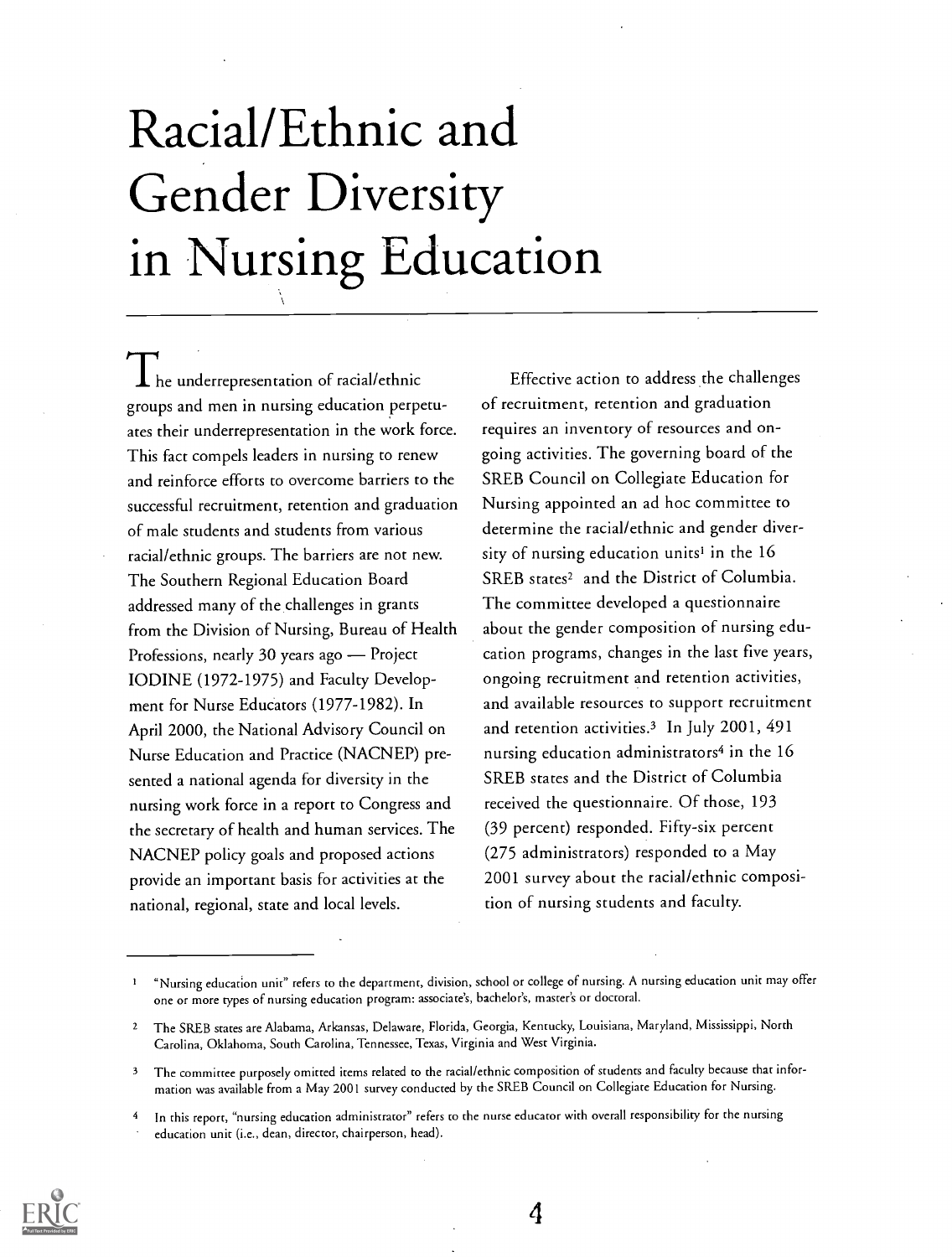| Geographic<br>Distribution | State                | <b>July 2001</b><br>Survey | May 2001<br>Survey | NEUs* |
|----------------------------|----------------------|----------------------------|--------------------|-------|
| of Returns                 | Alabama              | 13                         | 21                 | 32    |
|                            | Arkansas             | 12                         | 12                 | 19    |
|                            | Delaware             | 1                          | 3                  | 7     |
|                            | Florida              | 21                         | 27                 | 47    |
|                            | Georgia              | 10                         | 23                 | 31    |
|                            | Kentucky             | 7                          | 12                 | 30    |
|                            | Louisiana            | 11                         | 10                 | 18    |
|                            | Maryland             | 5                          | 7                  | 21    |
|                            | Mississippi          | 9                          | 14                 | 21    |
|                            | North Carolina       | 22                         | 30                 | 61    |
|                            | Oklahoma             | 11                         | 14                 | 30    |
|                            | South Carolina       | 4                          | 8                  | 22    |
|                            | Tennessee            | 17                         | 21                 | 30    |
|                            | Texas                | 27                         | 43                 | 72    |
|                            | Virginia             | 12                         | 15                 | 30    |
|                            | West Virginia        | 11                         | 13                 | 16    |
|                            | District of Columbia | 0                          | 2                  | 4     |
|                            | Total                | 193                        | 275                | 491   |

NEUs - nursing education units

This report consists of four major sections: racial/ethnic diversity; gender diversity; recruitment and retention activities; and suggestions for regional action. In this report "nursing education unit" (NEU) refers to a

department, division, school or college of nursing that offers one or more types of nursing program: associate's, bachelor's, master's or doctoral.

## Racial/Ethnic Diversity

## Students

In 52 percent of the nursing education units the racial/ethnic diversity of students increased in the last five years; only 4 percent showed decreases. Forty-four percent of the programs reported no change.

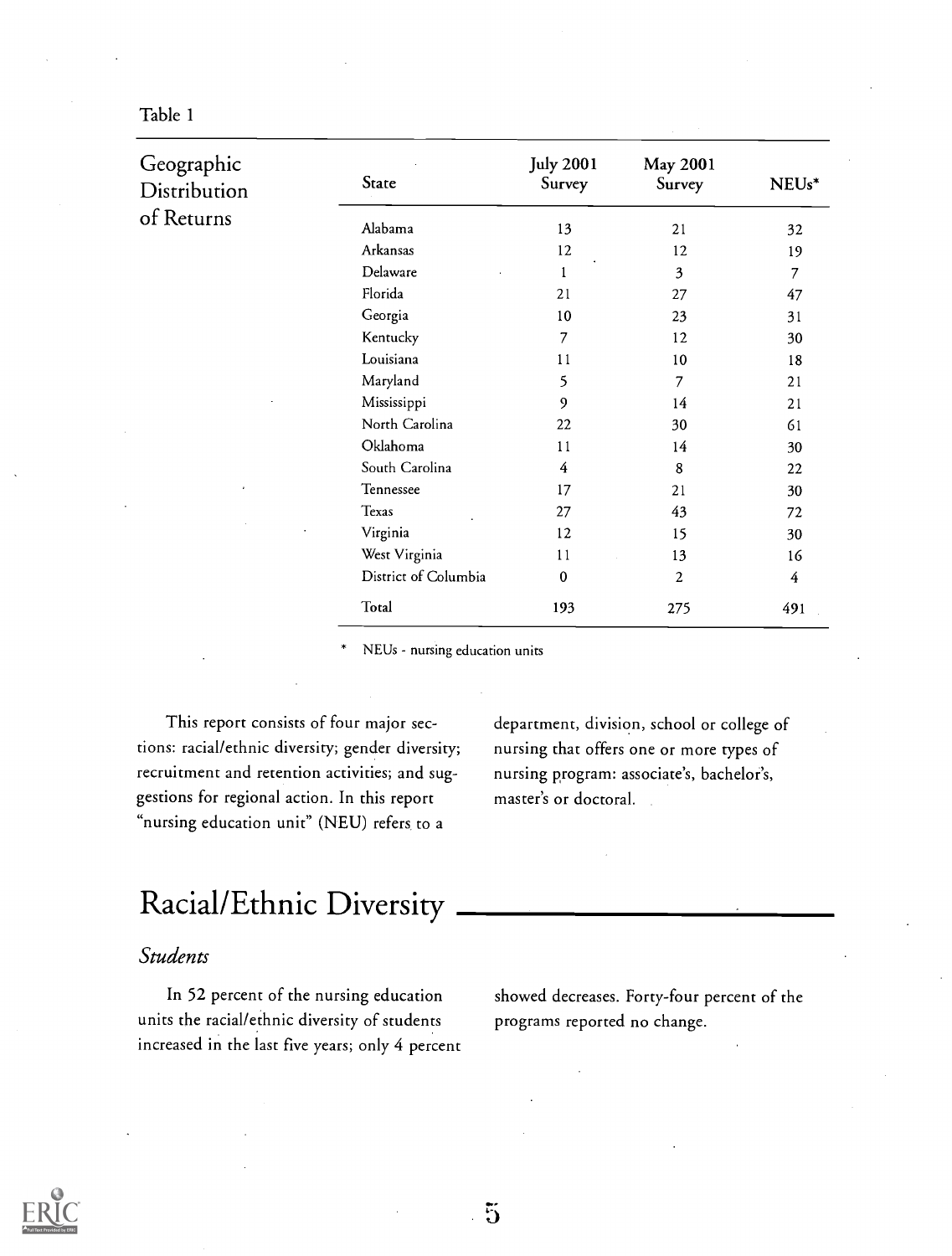| Change in<br>Racial/Ethnic<br>Composition of | <b>State</b>   | <b>NEUs</b><br>Reporting<br>Increased<br><b>Diversity</b> | NEU's<br>Reporting<br><b>No</b><br>Change | <b>NEUs</b><br>Reporting<br>Decreased<br>Diversity |
|----------------------------------------------|----------------|-----------------------------------------------------------|-------------------------------------------|----------------------------------------------------|
| Students at NEUs                             |                |                                                           |                                           |                                                    |
| in Five Years                                | Alabama        | 5                                                         | 5                                         | $\overline{2}$                                     |
|                                              | Arkansas       | 4                                                         | 8                                         |                                                    |
|                                              | Delaware       |                                                           | 0                                         | 0                                                  |
|                                              | Florida        | 19                                                        |                                           |                                                    |
|                                              | Georgia        | 5                                                         |                                           |                                                    |
|                                              | Kentucky       |                                                           | 6                                         |                                                    |
|                                              | Louisiana      | 2                                                         |                                           |                                                    |
|                                              | Maryland       | 4                                                         |                                           |                                                    |
|                                              | Mississippi    | 4                                                         | 2                                         |                                                    |
|                                              | North Carolina | 9                                                         | 10                                        |                                                    |
|                                              | Oklahoma       | 4                                                         | 6                                         |                                                    |
|                                              | South Carolina | 2                                                         | 3                                         |                                                    |
|                                              | Tennessee      | 7                                                         | 8                                         |                                                    |
|                                              | Texas          | 19                                                        | 8                                         |                                                    |
|                                              | Virginia       | 8                                                         | 3                                         |                                                    |
|                                              | West Virginia  | 3                                                         | 8                                         | 0                                                  |
|                                              | Total          | 97                                                        | 81                                        | 8                                                  |

faculty shortage show the diversity of students

Data from the May 2001 SREB survey on in all types of nursing programs (Table 3).

## Table 3 Racial/Ethnicity of Students, 2000-2001

|                  | Associate's | Percent<br>Students | Bachelor's | Percent<br>Students | Master's | Percent<br>Students | Doctoral | Percent<br>Students | Total  | Percent<br>Students |
|------------------|-------------|---------------------|------------|---------------------|----------|---------------------|----------|---------------------|--------|---------------------|
| African-American | 2,228       | 14                  | 4.428      | 19                  | 1,106    | 13                  | 52       | 8                   | 7,814  | 16                  |
| American Indian  | 193         |                     | 265        |                     | 50       |                     | 5        |                     | 513    |                     |
| Asian            | 262         | $\overline{c}$      | 671        | 3                   | 261      | 3                   | 43       | 7                   | 1,237  | 3                   |
| Caucasian        | 11,770      | 77                  | 16,323     | 70                  | 6,564    | 77                  | 479      | 76                  | 35,136 | 74                  |
| Latino           | 795         | 5.                  | 1,163      | 5                   | 374      | 4                   | 28       | 4                   | 2,360  | 5                   |
| Other            | 138         |                     | 297        |                     | 157      | $\overline{2}$      | 26       | 4                   | 618    |                     |
| Total*           | 15,386      | 100                 | 23,147     | 100                 | 8,512    | 100                 | 633      | 100                 | 47,678 | 100                 |

 $\frac{1}{2}$  6

\* Percentages may not add up to 100 because of rounding.

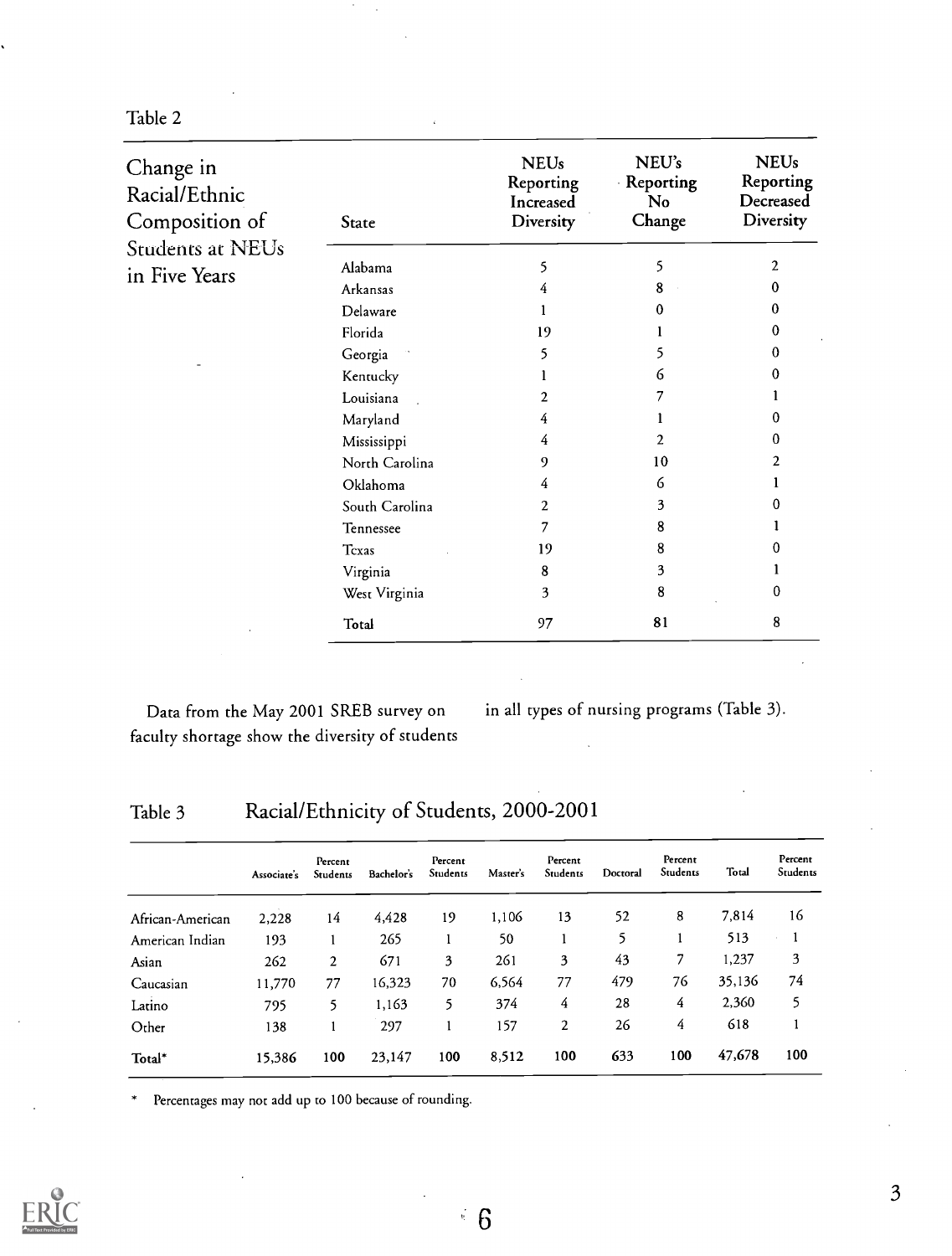Nearly three-fourths (74 percent) of all nursing students reported in the May 2001 survey are Caucasian. African-Americans represent the next-largest group, at 16 percent. The percentages of Latinos, Asians and American Indians are 5 percent or less. This trend is true of each type of program except

### Faculty

The racial/ethnic makeup of faculty was unchanged in 60 percent of the nursing education units. The aggregation of data prevents a more precise interpretation of racial/ethnic diversity within the group that reported no

for doctoral, in which the percentages of African-Americans and Asians are almost equal (8 percent and 7 percent, respectively). Because graduate students become a pool for faculty recruitment, these students can affect the number and the racial/ethnic mix of future faculty in nursing education.

change. The racial/ethnic diversity of faculty increased in 29 percent of the programs and decreased in 11 percent of the programs (Table 4).

| Change in<br>Racial/Ethnic |                | <b>NEUs</b><br>Reporting<br>Increased | NEU's<br>Reporting<br>No | <b>NEUs</b><br>Reporting<br>Decreased |
|----------------------------|----------------|---------------------------------------|--------------------------|---------------------------------------|
| Composition of             | State          | Diversity                             | Change                   | Diversity                             |
| Faculty at NEUs            |                |                                       |                          |                                       |
| in Five Years              | Alabama        | 3                                     | 6                        | 3                                     |
|                            | Arkansas       | 3                                     | 6                        | 2                                     |
|                            | Delaware       | 0                                     |                          | 0                                     |
|                            | Florida        | 8                                     | 11                       |                                       |
|                            | Georgia        | 4                                     | 6                        | 0                                     |
|                            | Kentucky       | 2                                     | 5                        | 0                                     |
|                            | Louisiana      | 3                                     | 6                        |                                       |
|                            | Maryland       | 2                                     | $3$ .                    | 0                                     |
|                            | Mississippi    | 2                                     | 6                        | 0                                     |
|                            | North Carolina | 3                                     | 16                       | 3                                     |
|                            | Oklahoma       | 2                                     | 9                        | 0                                     |
|                            | South Carolina | $\Omega$                              | 3                        |                                       |
|                            | Tennessee.     | 4                                     | 10                       | 2                                     |
|                            | Texas          | 12                                    | 12                       | 3                                     |
|                            | Virginia       | 4                                     | 6                        |                                       |
|                            | West Virginia  | 2                                     | 5                        | 3                                     |
|                            | Total          | 54                                    | 111<br>$\cdot$           | 20                                    |

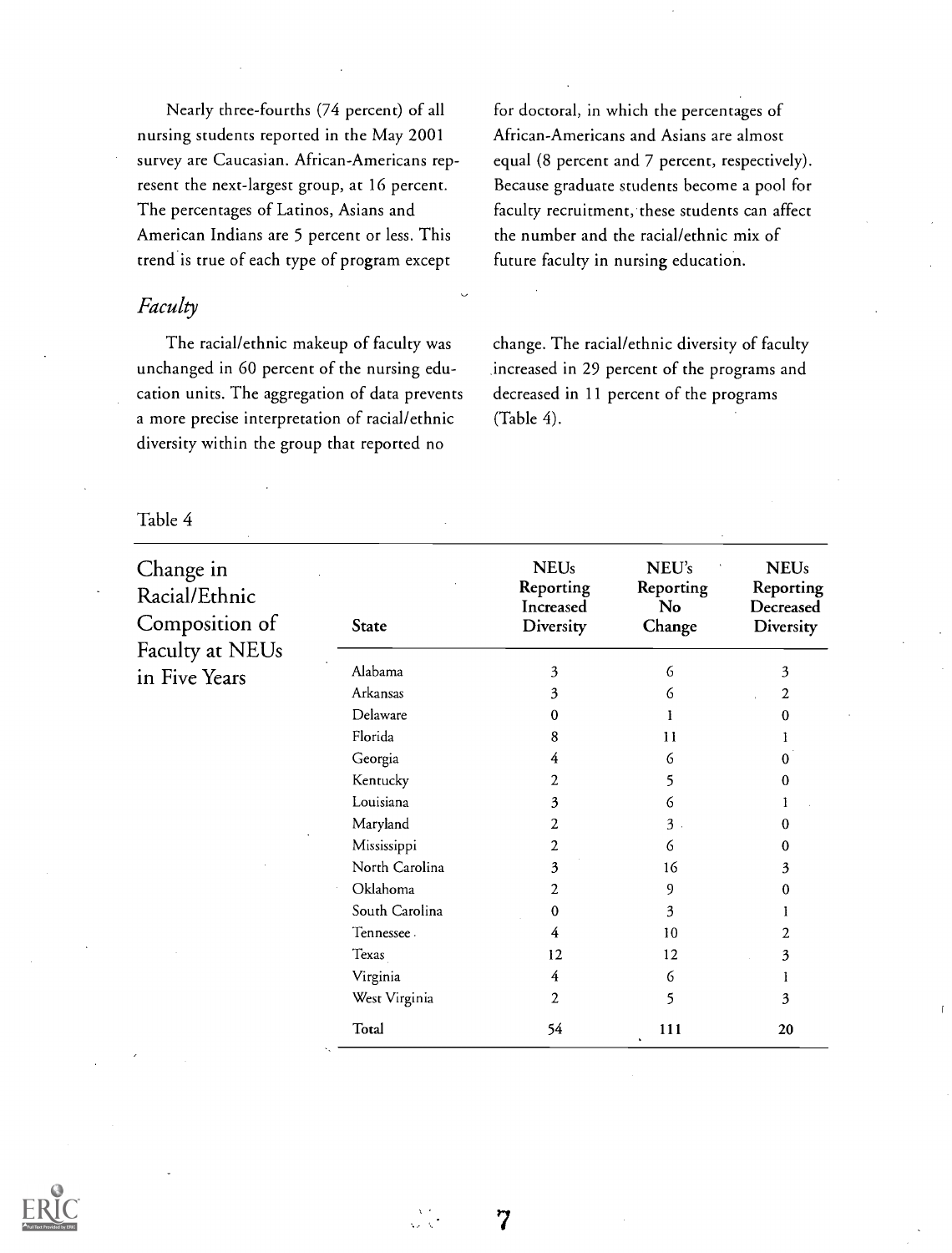| Table 5 |  |  |
|---------|--|--|
|---------|--|--|

| Race/Ethnicity of<br>Nurse Educators, |                  | Nursing<br>Faculty |                     | <b>Nursing Education</b><br>Administrators |                     |
|---------------------------------------|------------------|--------------------|---------------------|--------------------------------------------|---------------------|
| 2000-2001                             |                  | Number             | Percent<br>of Total | Number                                     | Percent<br>of Total |
|                                       | African-American | 607                | 12.4                | 25                                         | 9.2                 |
|                                       | American Indian  | 71                 | 1.5                 | 3                                          | 1.1                 |
|                                       | Asian            | 73                 | 1.5                 | $\overline{c}$<br>$\bullet$                | 0.7                 |
|                                       | Caucasian        | 4,022              | 82.4                | 237                                        | 87.5                |
|                                       | Latino           | 99                 | 2                   | 3                                          | 1.1                 |
|                                       | Other            | 11                 | 0.2                 | 1                                          | 0.4                 |
|                                       | Total            | 4,883              | 100                 | 271                                        | 100                 |

## Gender Diversity

### Students

At the beginning of the 2000-2001 academic year, 89 percent of nursing students were women and 11 percent were men (Table 6). Although the design of the SREB survey does not permit comparisons with other findings, a report from the American Association of Colleges of Nursing (AACN) showed that men accounted for 9 percent of students in bachelor's programs, 9.5 percent in master's programs and 6.1 percent in doctoral programs. (The AACN report did not include enrollment in associate's degree programs.)

The 2000-2001 graduates showed a similar pattern: 88 percent were women and 12 percent were men (Table 7). The AACN data for 1999-2000 show that men accounted for 9.6 percent of graduates from bachelor's programs, 8.3 percent of graduates from master's programs and 2.6 percent of graduates from doctoral programs.



8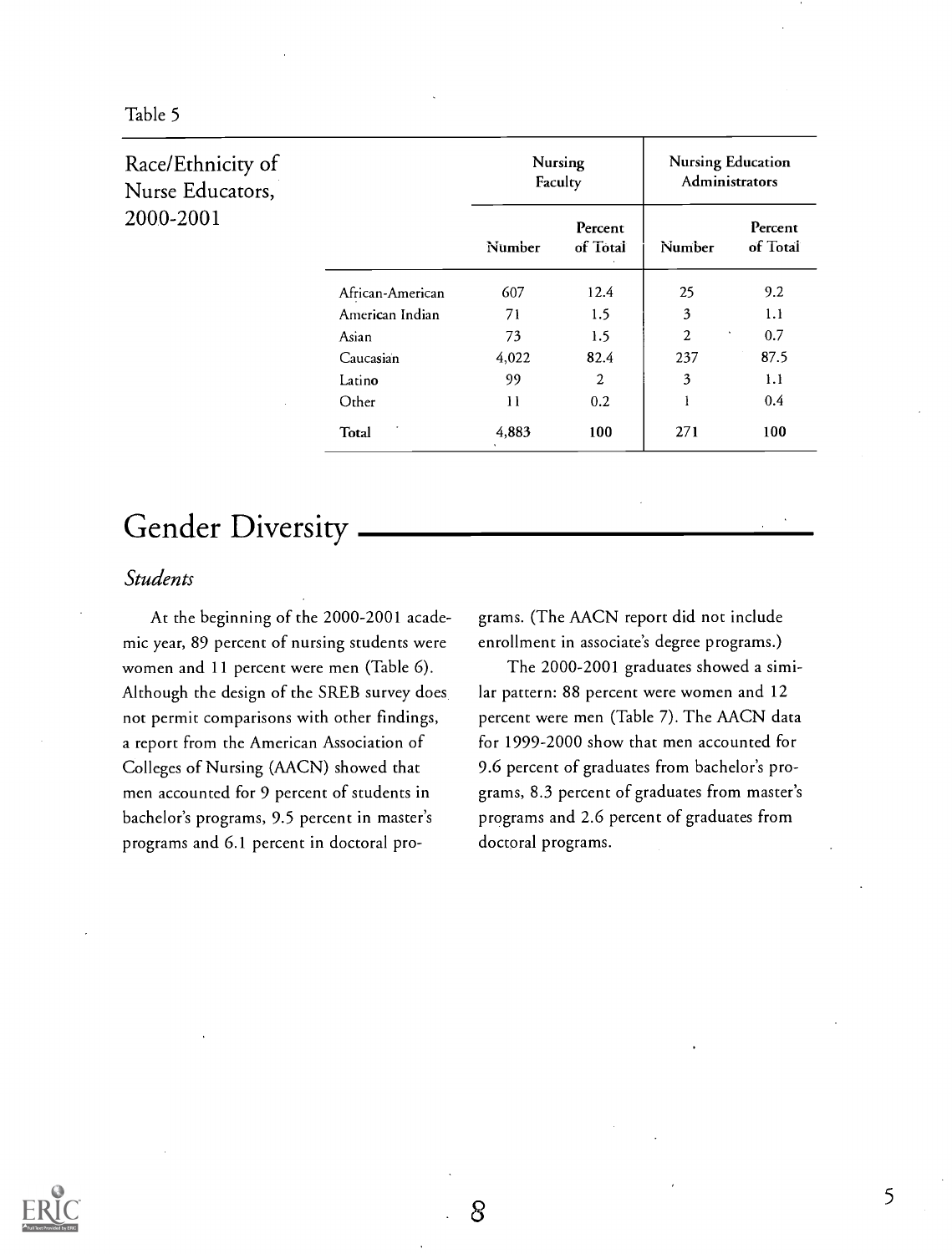| 2000-2001  | State          | Men   | Women  |
|------------|----------------|-------|--------|
| Enrollment | Alabama        |       |        |
|            |                | 257   | 2,754  |
|            | Arkansas       | 113   | 1,039  |
|            | Delaware       | 7     | 33     |
|            | Florida        | 746   | 5,315  |
|            | Georgia        | 155   | 1,597  |
| by Gender  | Kentucky       | 67    | 840    |
|            | Louisiana      | 542   | 2,883  |
|            | Maryland       | 204   | 1,915  |
|            | Mississippi    | 133   | 1,181  |
|            | North Carolina | 285   | 2,908  |
|            | Oklahoma       | 104   | 933    |
|            | South Carolina | 83    | 1,462  |
|            | Tennessee      | 420   | 2,444  |
|            | Texas          | 867   | 4,695  |
|            | Virginia       | 165   | 3,012  |
|            | West Virginia  | 158   | 1,594  |
|            | Total          | 4,306 | 34,605 |

 $\overline{1}$ 

Table 7

 $2000 - 2001$ Graduates by Gender

Ŧ

| State          | Men      | Women  |
|----------------|----------|--------|
| Alabama        | 87       | 831    |
| Arkansas       | 169      | 386    |
| Delaware       | 1        | 11     |
| Florida        | 326      | 2,458  |
| Georgia        | 92       | 860    |
| Kentucky       | 25       | 283    |
| Louisiana      | 152      | 817    |
| Maryland       | 79       | 750    |
| Mississippi    | 50       | 434    |
| North Carolina | 106      | 1,091  |
| Oklahoma       | ŧ.<br>25 | 256    |
| South Carolina | 34       | 509    |
| Tennessee      | 140      | 866    |
| Texas          | 371      | 2,060  |
| Virginia       | 74       | 898    |
| West Virginia  | 59       | 589    |
| Total          | 1,790    | 13,099 |

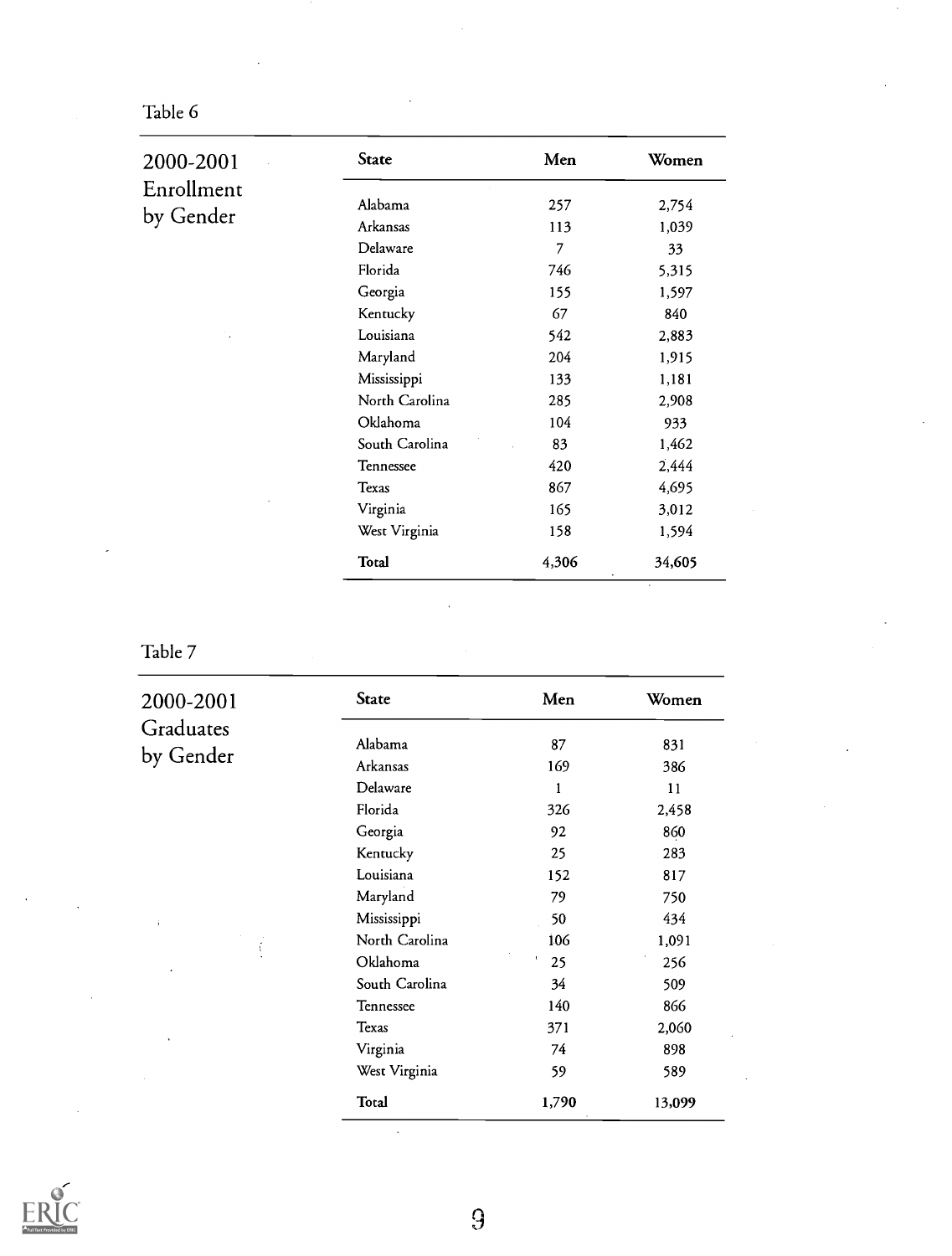More than half (54 percent) of the nursing education units report no change in the gender distribution of students in the last five years. However, the percentage of NEUs reporting increases in the number of male students (35 percent) was more than three times greater than the percentage reporting decreases (11 percent) (Table 8).

| Change in Gender<br>Distribution of<br><b>Students at NEUs</b> | State          | <b>NEUs</b><br>Reporting<br>More Male<br>Students | NEU's<br>Reporting<br>No.<br>Change | <b>NEUs</b><br>Reporting<br><b>Fewer Male</b><br>Students |
|----------------------------------------------------------------|----------------|---------------------------------------------------|-------------------------------------|-----------------------------------------------------------|
| in Five Years                                                  |                |                                                   |                                     |                                                           |
|                                                                | Alabama        | 3                                                 | 7                                   | 2                                                         |
|                                                                | Arkansas       | 4                                                 | 6                                   | 2                                                         |
|                                                                | Delaware       |                                                   | 0                                   | 0                                                         |
|                                                                | Florida        | 12                                                | 6                                   | 3                                                         |
|                                                                | Georgia        | 3                                                 | 5                                   | 2                                                         |
|                                                                | Kentucky       |                                                   | 6                                   | 0                                                         |
|                                                                | Louisiana      | 2                                                 |                                     |                                                           |
|                                                                | Maryland       | 2                                                 | 2                                   |                                                           |
|                                                                | Mississippi    | 3                                                 | 3                                   | 2                                                         |
|                                                                | North Carolina | 17                                                | 13                                  |                                                           |
|                                                                | Oklahoma       | 2                                                 | 7                                   | 2                                                         |
|                                                                | South Carolina | 0                                                 | 2                                   |                                                           |
|                                                                | Tennessee      | 6                                                 | 9                                   |                                                           |
|                                                                | Texas          | 11                                                | 14                                  |                                                           |
|                                                                | Virginia       | 4                                                 | 7                                   |                                                           |
|                                                                | West Virginia  | 4                                                 | 7                                   | 0                                                         |
|                                                                | Total          | 65                                                | 101                                 | 20                                                        |

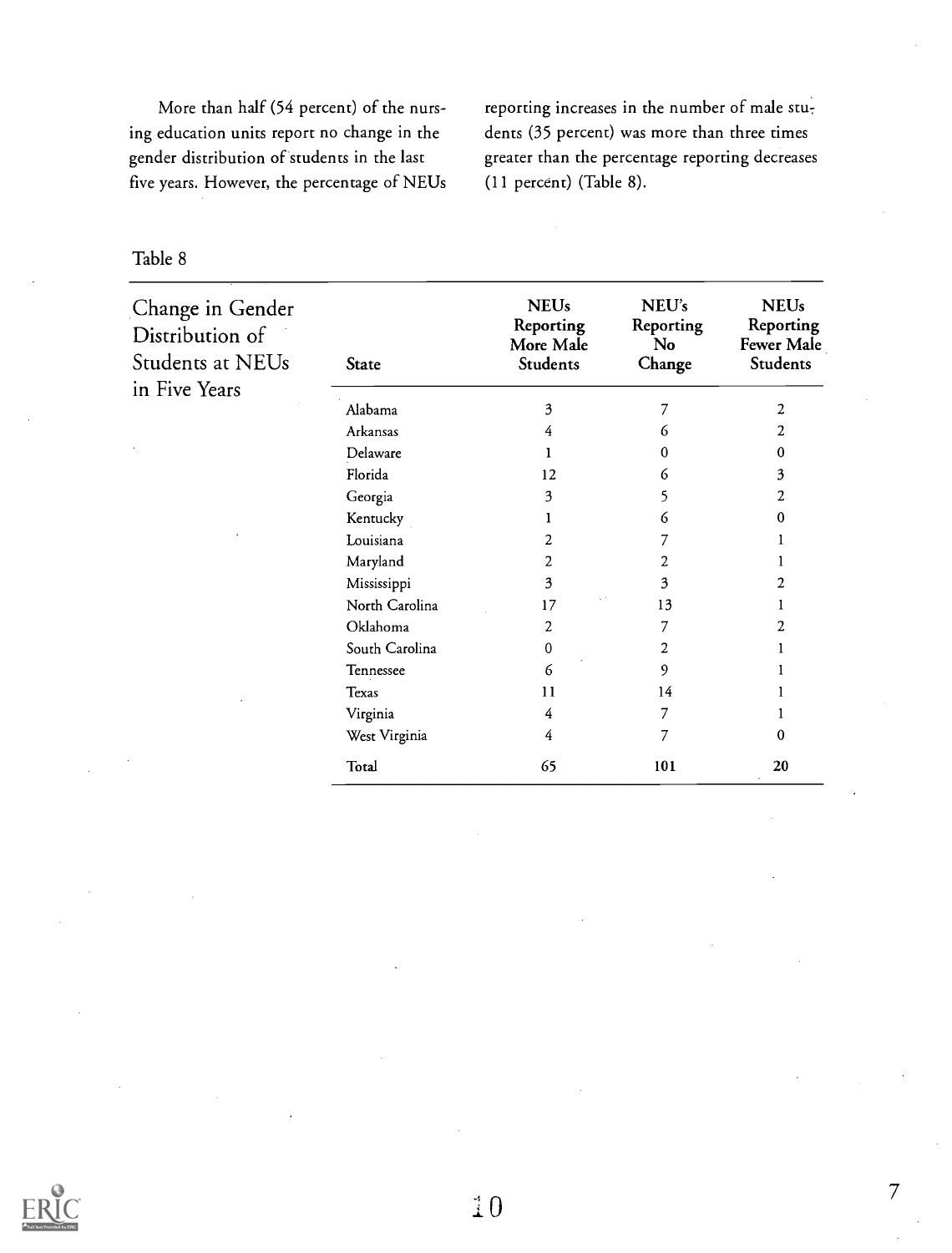## Faculty

At the beginning of the 2000-2001 academic year, only 5 percent of the nurse educators in the SREB survey were men (Table 9). Projections call for this percentage to remain unchanged in the 2001-2002 academic year (Table 10).

Nursing education units in the 16 SREB states mirror national trends. The AACN reports 96.5 percent of faculty nationally were women and 3.5 percent were men in 1999- 2000.

| Gender                             | <b>State</b>                     | Men | Women |
|------------------------------------|----------------------------------|-----|-------|
| Distribution of                    |                                  |     |       |
|                                    | Alabama                          | 8   | 230   |
|                                    | Arkansas                         | 8   | 161   |
|                                    | Delaware                         | 1   | 7     |
| Academic Year                      | Florida                          | 23  | 411   |
| Faculty, Beginning<br>of 2000-2001 | Georgia                          | 9   | 181   |
|                                    | Kentucky                         | 3   | 7     |
|                                    | Louisiana                        | 9   | 308   |
|                                    | Maryland                         | 17  | 212   |
|                                    | Mississippi                      | 10  | 215   |
|                                    | North Carolina<br>$\blacksquare$ | 10  | 263   |
|                                    | Oklahoma                         | 5   | 107   |
|                                    | South Carolina                   | 3   | 66    |
|                                    | Tennessee                        | 24  | 356   |
|                                    | Texas                            | 44  | 594   |
|                                    | Virginia                         | 5   | 221   |
|                                    | West Virginia                    | 8   | 210   |
|                                    | Total                            | 187 | 3,612 |

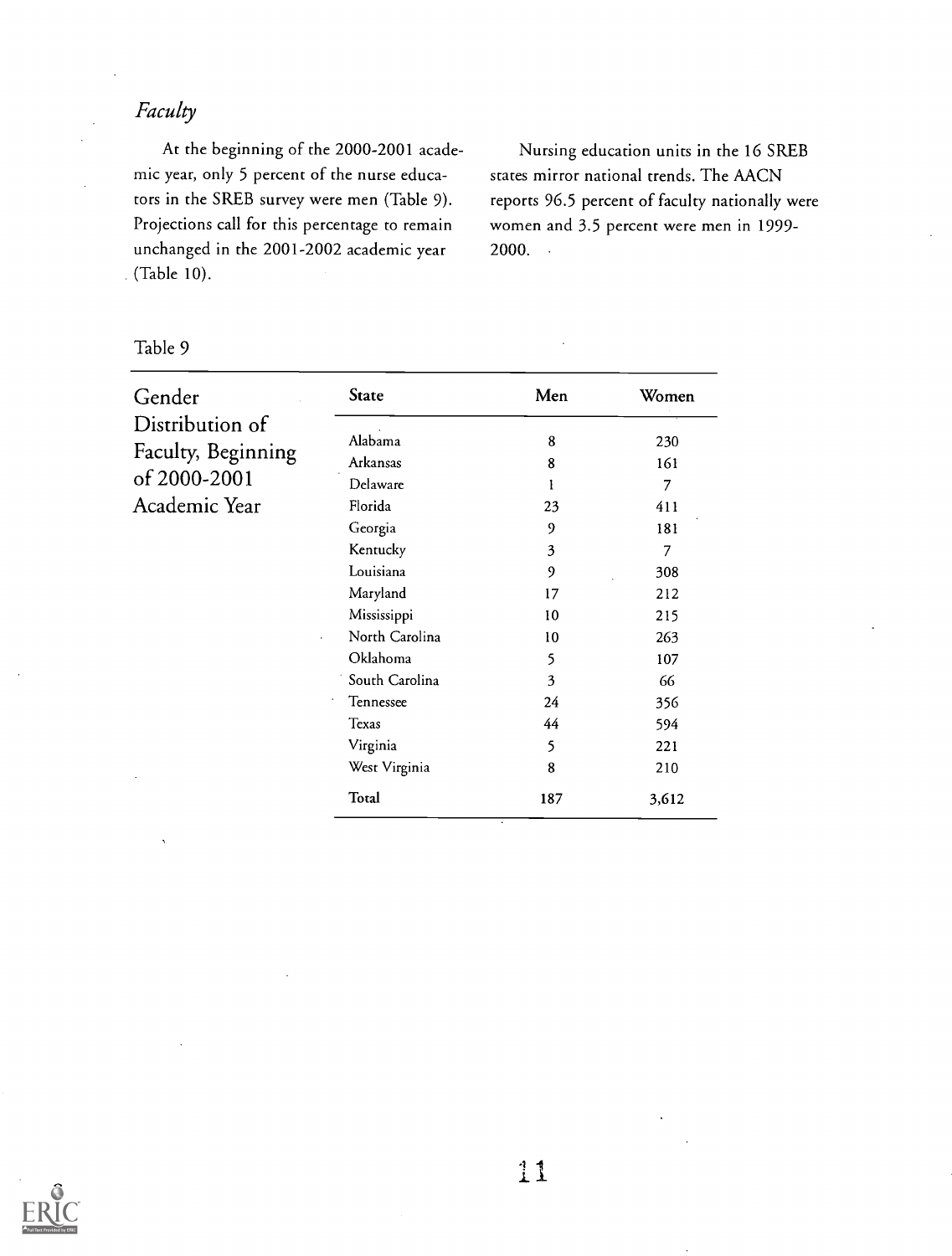Projected Gender State Men Women Distribution of Faculty, 2001-2002 Alabama Arkansas 7 6 243 162 Academic Year Delaware 1 162 Florida 34 553 Georgia 17 172 Kentucky 3 80 Louisiana 10 298 Maryland 19 212 Mississippi 11 207 North Carolina 10 265 Oklahoma 4 96 South Carolina 2 59 Tennessee 26 363  $T_{\text{exas}}$  40 612 Virginia 12 224 West Virginia 8 211 Total 210 3,919

The majority of the nursing education units (72 percent) experienced no change in the gender distribution of faculty in the last five years (Table 11). This percentage does not reveal, however, the level of gender diversity

maintained in these nursing education programs. Among nursing education units that did experience changes, far more reported increases in the number of male faculty (19 percent) than reported decreases (9 percent).



9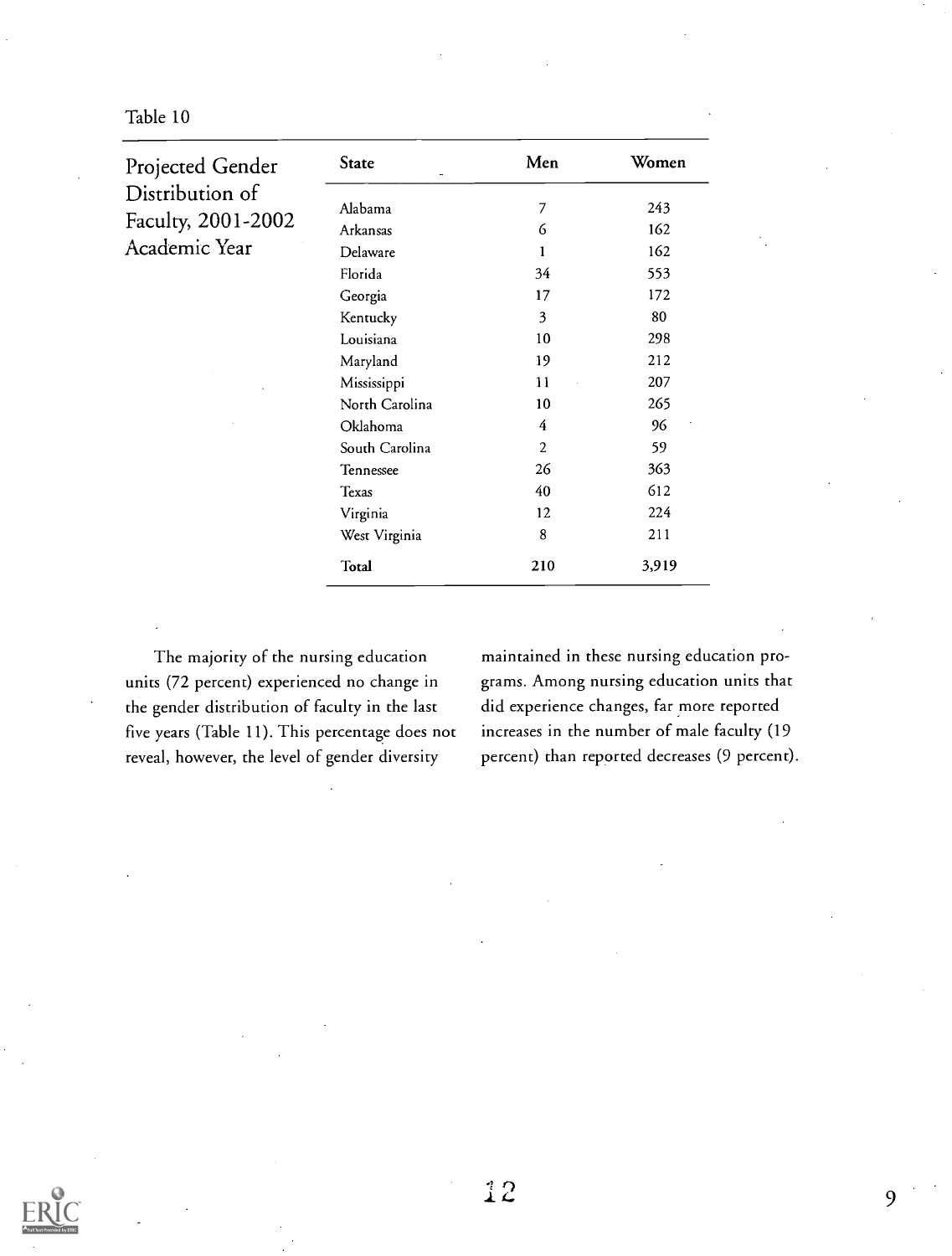| Table 11 |  |
|----------|--|
|----------|--|

| Change in Gender<br>Distribution of<br>Faculty at NEUs<br>in Five Years | State          | <b>NEUs</b><br>Reporting<br>More Male<br>Faculty | NEU's<br>Reporting<br>No.<br>Change | <b>NEUs</b><br>Reporting<br>Fewer Male<br>Faculty |
|-------------------------------------------------------------------------|----------------|--------------------------------------------------|-------------------------------------|---------------------------------------------------|
|                                                                         | Alabama        |                                                  | 8                                   | 2                                                 |
|                                                                         | Arkansas       | 4                                                | 10                                  | 0                                                 |
|                                                                         | Delaware       | 0                                                | 1                                   | 0                                                 |
|                                                                         | Florida        | 4                                                | 13                                  | 3                                                 |
|                                                                         | Georgia        | 3                                                | 5                                   | o                                                 |
|                                                                         | Kentucky       |                                                  | 6                                   | 0                                                 |
|                                                                         | Louisiana      | 0                                                | 8                                   | 2                                                 |
|                                                                         | Maryland       | 2                                                | $\overline{\mathbf{3}}$             |                                                   |
|                                                                         | Mississippi .  |                                                  | 6                                   |                                                   |
|                                                                         | North Carolina | 2                                                | 18                                  |                                                   |
|                                                                         | Oklahoma       | 0                                                | 10                                  |                                                   |
|                                                                         | South Carolina | 0                                                | 3                                   |                                                   |
|                                                                         | Tennessee      | 8                                                | 7                                   |                                                   |
|                                                                         | Texas          | 8                                                | 18                                  |                                                   |
|                                                                         | Virginia       | 3                                                | 8                                   |                                                   |
|                                                                         | West Virginia  | 0                                                | 10                                  |                                                   |
|                                                                         | Total          | 35                                               | 134                                 | 16                                                |

## Recruitment and Retention Activities

#### Student Recruitment

Most nursing education units have recruitment partnerships with area high schools (Table 12). Other recruitment partnerships include student nurses associations, alumni associations, middle schools, junior high schools and churches. Several nursing education units listed partnerships with nursing organizations (such as Chi Eta Phi Nursing

Sorority) or cultural/ethnic-specific nursing organizations (such as the Black Nurses Association and the Hispanic Nurses Association). Few nursing education units reported partnerships with youth organizations, such as Boys and Girls Clubs or the YWCA.

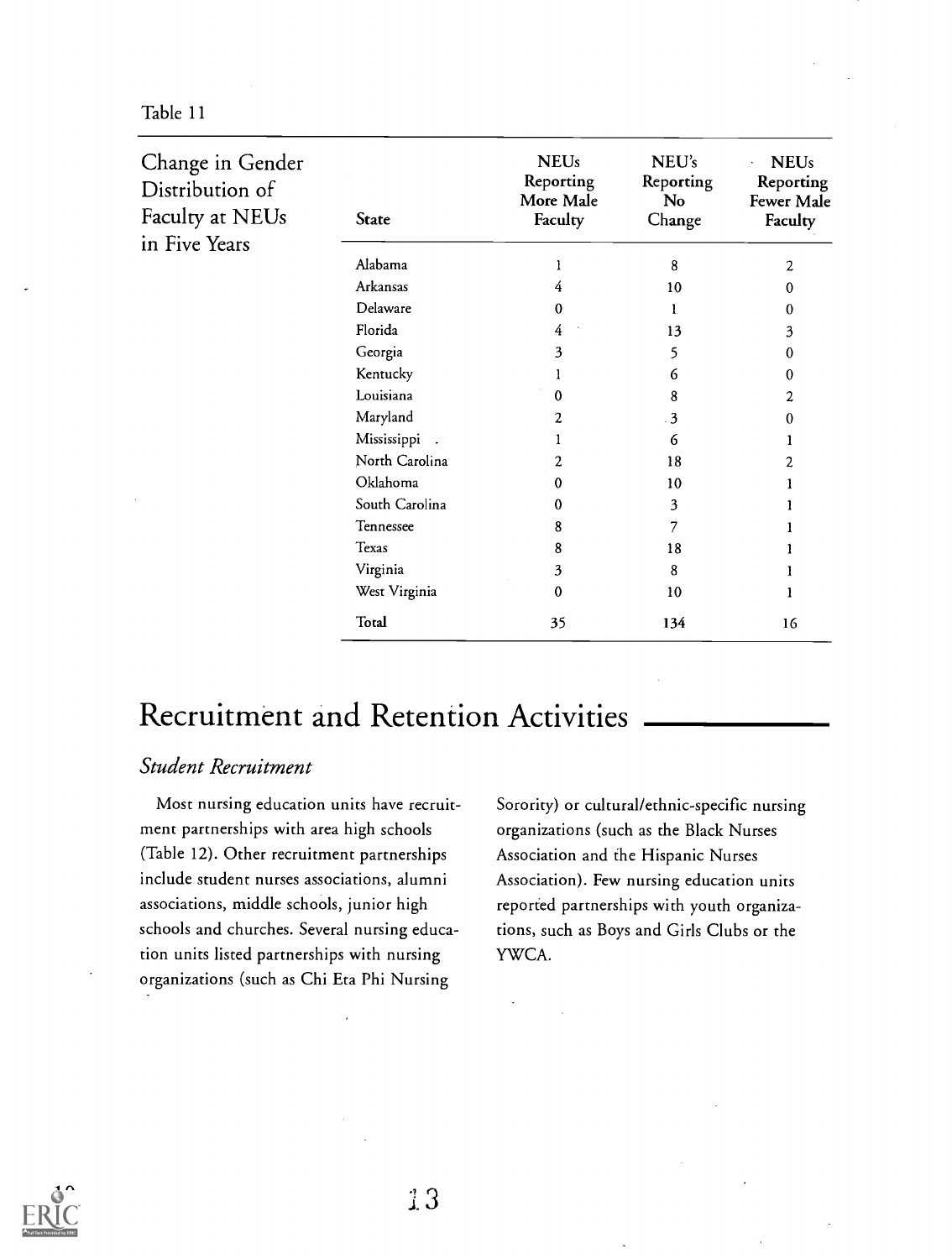Table 12

| NEUs' Partnerships  | Partnership(s)                  | NEUs With Partnership(s) |  |
|---------------------|---------------------------------|--------------------------|--|
| to Recruit Students | High schools                    | 62                       |  |
|                     | Student nurses associations     | 93                       |  |
|                     | Alumni                          | 89                       |  |
|                     |                                 |                          |  |
|                     | Middle schools                  | 78                       |  |
|                     | Junior high schools             | 62                       |  |
|                     | Other                           | 47                       |  |
|                     | Churches                        | 44                       |  |
|                     | <b>Black Nurses Association</b> | 20                       |  |
|                     | Association of Black Faculty    | 20                       |  |
|                     | Chi Eta Phi Nursing Sorority    | 11                       |  |
|                     | Hispanic Nurses Association     | 8                        |  |
|                     | Boys and Girls Clubs            | 5                        |  |
|                     | YWCA                            | 2                        |  |
|                     | <b>YMCA</b>                     | $\Omega$                 |  |

On the other hand, no institution reported a partnership with the YMCA. Nearly a fourth of the nursing education units reported "other" partnerships that were categorized into three major areas: civic organizations (fraternities, sororities and community groups); academic settings (universities, junior colleges, vocational/technical schools and practical nursing programs); and hospital settings.

Recruitment efforts included formal and informal activities by nurse educators and students. "Career Day" programs and health fairs were the most popular methods to recruit students. Only 17 percent of the nursing education units reported using "future nurses clubs" to recruit students.

Fifty-nine institutions listed other formal and informal recruitment activities, including advertisements on television and in newspapers, magazines and journals. These "other" activities also included participating in church conventions, tutoring and mentoring programs, community projects (immunization

programs, outreach programs and health education programs), and charitable activities, such as walk-a-thons. The survey respondents also mentioned summer camps for high school students and campus tours. Nurse educators and students attended "Career Day" activities in high schools and area health education centers.

While partnerships with schools are useful in recruiting potential students and faculty, these efforts would be improved by including school counselors. Institutional representatives from nursing education could work with guidance counselors to develop educational plans that would help students select the right courses to prepare them for the rigorous requirements of the nursing curriculum. Recruitment activities need to start in elementary schools, where children should become familiar with nurses outside clinical settings, begin to appreciate the professional opportunities and begin to understand the skills required to study nursing in college.

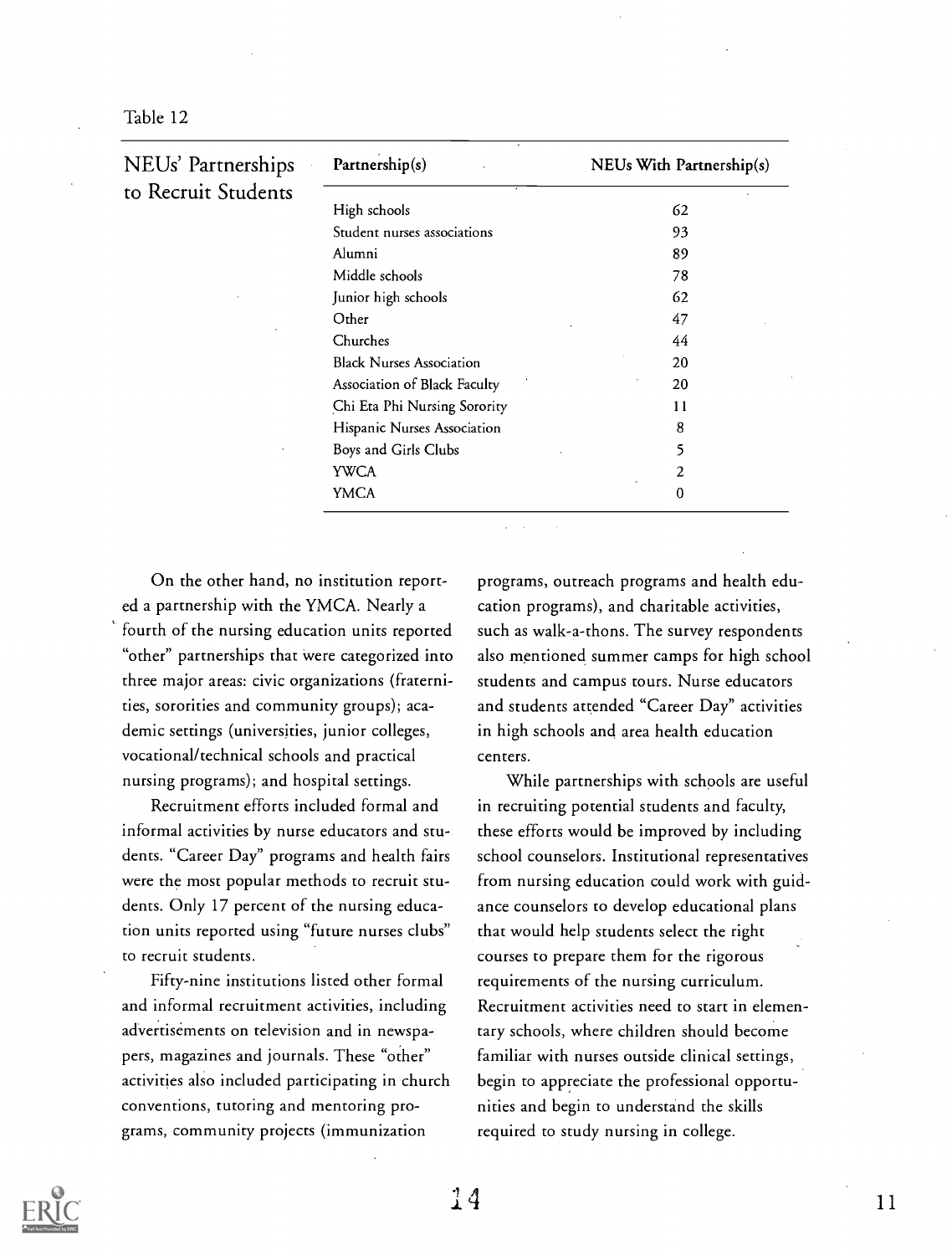Partnerships with racial/ethnic community groups or organizations outside of nursing such as the National Association for the Advancement of Colored People (NAACP) and the Hispanic Association of Colleges and

#### Student Retention

The survey participants used faculty advisers (81 percent), pre-admission orientation (64 percent), mentoring systems (49 percent) and academic support groups (48 percent) to help retain students. They also listed peer tutoring, study groups, summer sessions, special counseling and "an environment in which faculty are willing to listen to and understand students' perceptions."

The nursing education units relied heavily on faculty members' advising students and

## Universities - can boost recruitment and visibility in communities. Collaboration with these groups can help nursing education administrators identify prospective students and obtain financial assistance for students.

helping them become familiar with the program and campus before they enroll in the program. Academic support services provided by the institution  $-$  such as writing labs and English as a Second Language programs were not used extensively. Nurse educators should encourage their institutions to develop these services or form partnerships with other institutions that provide them.

#### Faculty Recruitment

The nursing education units use various strategies to recruit racial/ethnic minorities and men as faculty members. Most activities concentrated on contacts in local communities, such as recruitment for faculty among undergraduate students and partnerships with graduate programs. Only four survey respondents reported faculty recruitment among racial/ethnic organizations.

More than half of the responses listed as "other" included advertisements - particularly in newspapers and in journals geared toward minorities. Several survey respondents

#### Faculty Retention

Most nursing education units (72 percent) reported using opportunities for professional growth to retain faculty members who represented racial/ethnic minorities. More than half (65 percent) said they work to maintain hospitable work environments and mentoring sysreported recruiting through community  $involvement$  such as clinical relationships, contacts with minority nurses who are potential faculty members, and faculty participation in community activities that increase their visibility to prospective faculty. Another strategy was to develop relationships with promising graduate students by providing scholarships, offering mentoring sessions, appointing them to advisory councils or task forces, and giving them positive experiences with nurse educators. Such opportunities can encourage these students to consider teaching.

tems with senior faculty members. Activities reported less frequently included providing release time for faculty to develop research plans and providing faculty with scholarship assistance for continued study.

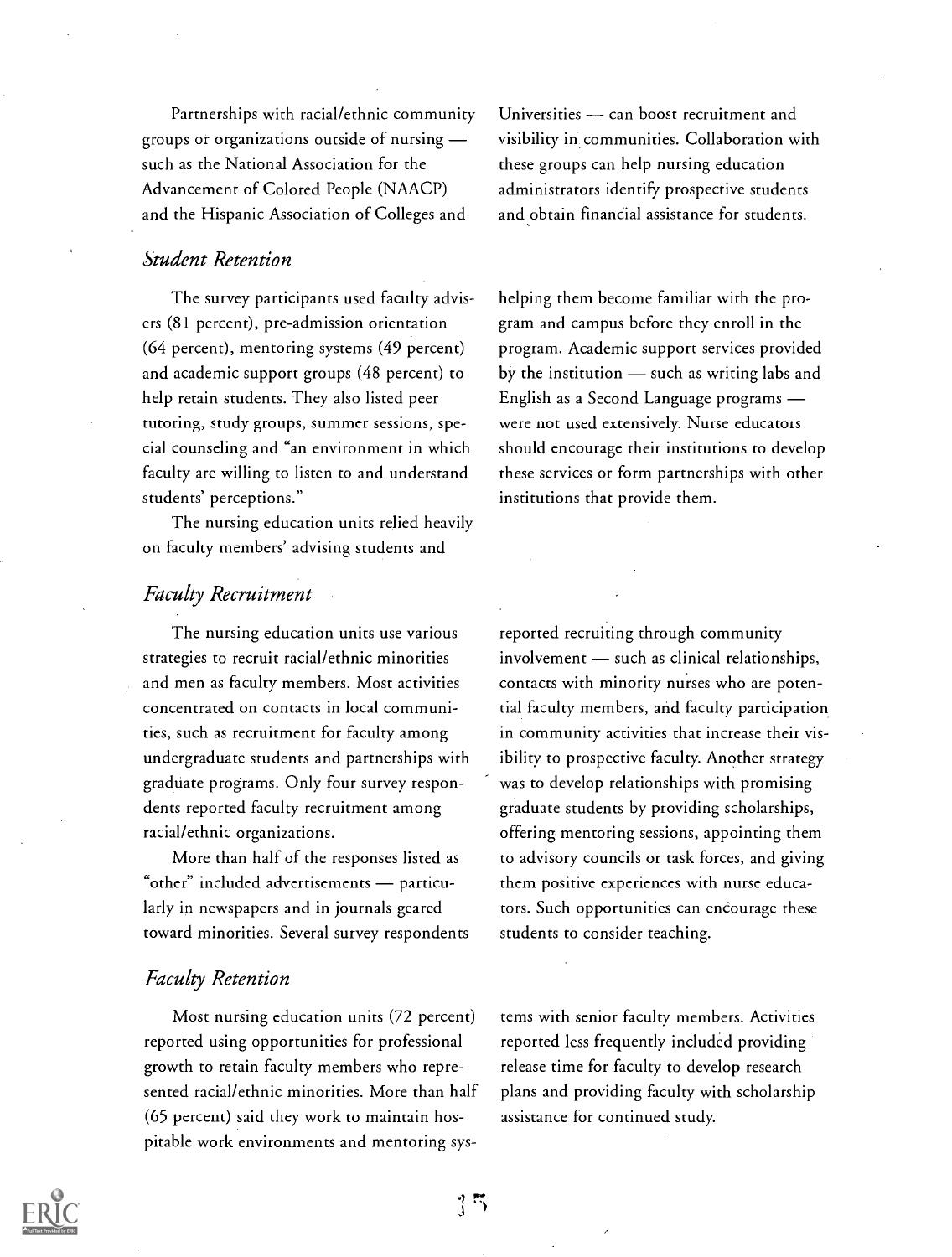## External Funding

Nursing education units reported receiving external funding from federal, state, local and private sources to support recruitment

and retention strategies in the last five years. Nearly half (43 percent) of the external sources reported were federal (Table 13).

#### Table 13

| NEUs' External<br>Funding in the | $\bullet$<br>Source | <b>NEUs Reporting</b><br><b>External Funding</b> | Percent |
|----------------------------------|---------------------|--------------------------------------------------|---------|
| Last Five Years                  | Local               |                                                  | 17.5    |
|                                  | State               | 4                                                | 10.0    |
|                                  | Federal             | 17                                               | 42.5    |
|                                  | Private foundations | 12                                               | 30.0    |
|                                  | Total               | 40                                               | 100     |

Note: Some institutions may have reported more than one type of external funding.

Of the 46 active federally funded projects in nursing that relate specifically to diversity in the work force (http://bhpr.hrsa.gov/dn/

grantsag.htm), 43 percent are in the SREB states (Table 14). Five were awarded to three historically black colleges and universities.

| Active Grant<br>Projects Related |                               | Number of<br>Grants to | Percent of<br>Region's |
|----------------------------------|-------------------------------|------------------------|------------------------|
| to Diversity in                  | State<br>$\ddot{\phantom{1}}$ | <b>NEUs</b>            | Grants                 |
| the Work Force,                  | Arkansas                      | $\overline{2}$         | 10                     |
| <b>SREB States</b>               | Delaware                      |                        | 5                      |
|                                  | Florida                       |                        | 5                      |
|                                  | Georgia                       | 3                      | 15                     |
|                                  | Maryland                      |                        | 5                      |
|                                  | North Carolina                | 2                      | 10                     |
|                                  | South Carolina                |                        | 5                      |
|                                  | Tennessee                     | 2                      | 10                     |
|                                  | Texas                         | 3                      | 15                     |
|                                  | Virginia                      | 4                      | 20                     |
|                                  | Total                         | 20                     | 100                    |

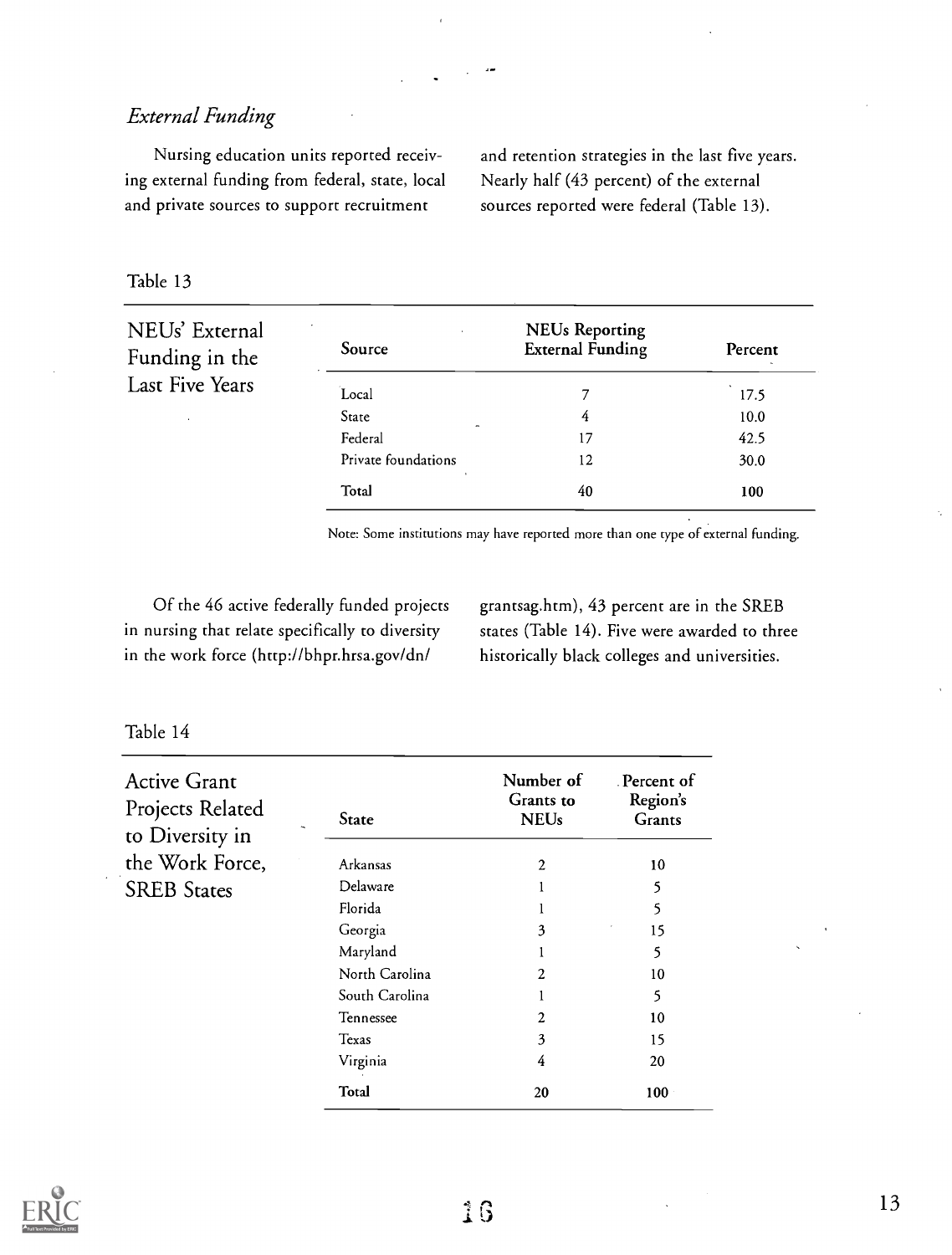## Summary

While nursing education units employ many strategies to recruit students, selecting and concentrating on the most successful activities can ensure positive results. A study of the effectiveness of the most frequently reported activities used to recruit racial/ethnic minorities - Career Days and health fairs would benefit all programs. The study might include a review of posters, pamphlets and other handouts used in recruiting activities to determine whether they reflect the community's racial/ethnic makeup. The study also could determine whether advertisements appear in magazines or on radio and television stations that appeal to certain age or racial/ ethnic groups.

Most written comments did not offer great insight about new strategies to retain faculty. The retention strategies listed primarily included opportunities for professional development and further study (support for doctoral study, scholarship support and release time for doctoral study). Some comments emphasized the importance of mentoring by the nursing education administrator and senior faculty members. Nursing education units also reported incentives such as faculty practice and nine-month contracts.

The findings of this study represent recruitment and retention activities in the 16 SREB states. Other disciplines are using the same or similar strategies. None has been particularly successful. Recruitment of faculty of diverse racial/ethnic groups must begin with recruitment of more racial/ethnic minorities into baccalaureate programs, which is the first step toward producing more qualified candidates to be nurse educators.

Nurse educators in the SREB states and the District of Columbia can build upon efforts that have produced good results for SREB states. Many respondents to the questionnaire emphasized the need for increased funds to support activities to recruit and retain students and faculty. They suggested sharing success stories and strategies through conferences, publications and exchange programs among nursing education programs.

The SREB Council on Collegiate Education for Nursing will promote the goals identified in A National Agenda for Nursing Workforce Racial/Ethnic Diversity (2000) by the National Advisory Council on Nurse Education and Practice as part of regional efforts to increase racial/ethnic and gender diversity.

Publication Date: Feb. 2002 (02NO2)